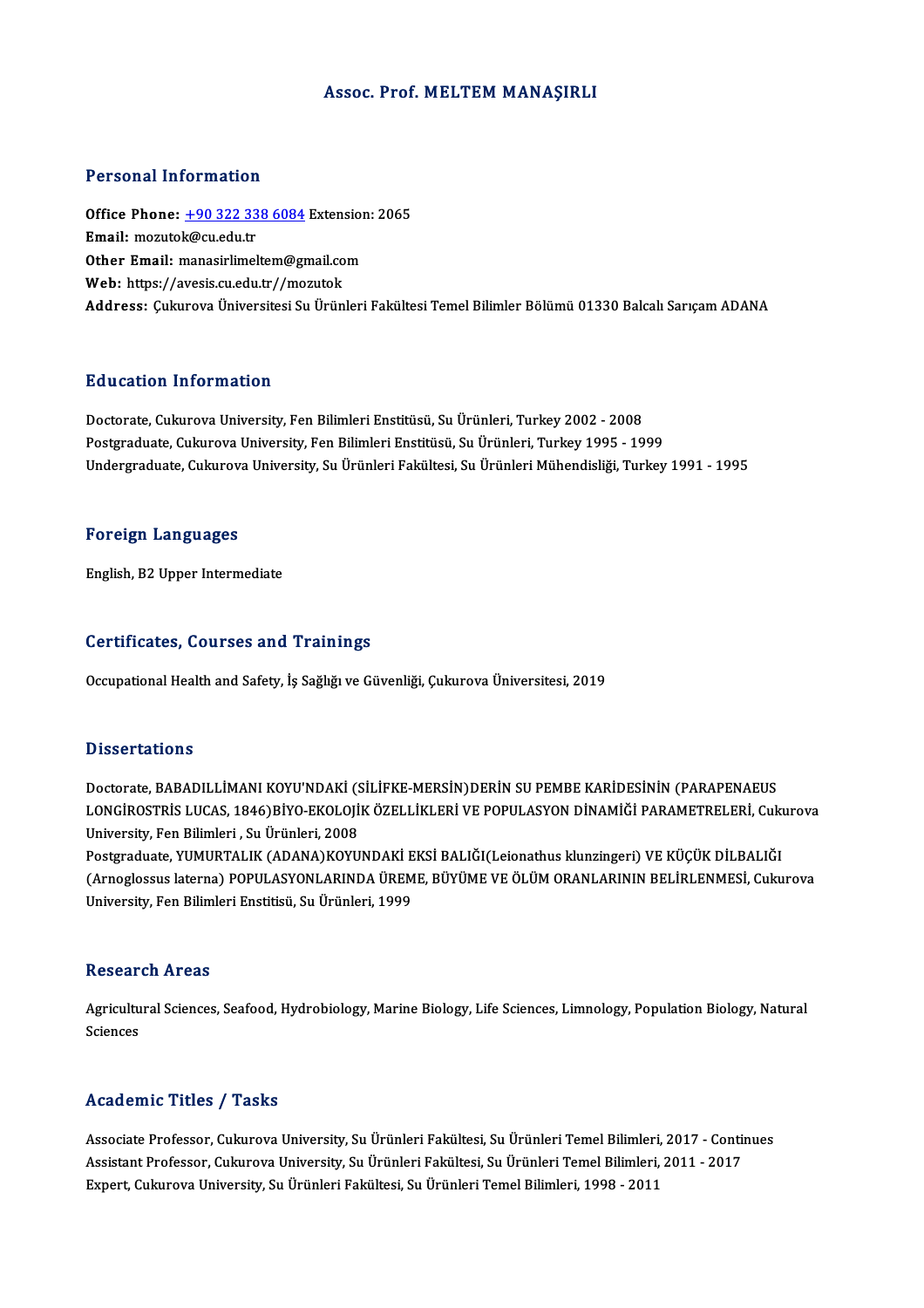## Academic and Administrative Experience

Fakülte Kurulu Üyesi, Cukurova University, Su Ürünleri Fakültesi, Su Ürünleri Temel Bilimleri, 2018 - Continues Erasmus Coordinator, Cukurova University, Su Ürünleri Fakültesi, Su Ürünleri Temel Bilimleri, 2013 - Continues Fakülte Kurulu Üyesi, Cukurova University, Su Ürünleri Fakültesi, Su Ürünleri Temel Bilimleri, 2018 - Continues<br>Erasmus Coordinator, Cukurova University, Su Ürünleri Fakültesi, Su Ürünleri Temel Bilimleri, 2013 - Continues Erasmus C<br>Bölüm Stra<br>Continues<br>University Bölüm Stratejik Plan Komisyonu Üyesi, Cukurova University, Su Ürünleri Fakültesi, Su Ürünleri Temel Bilimleri, 2013<br>Continues<br>University Executive Board Member, Cukurova University, Su Ürünleri Fakültesi, Su Ürünleri Temel

Conti<mark>r</mark><br>Univer<br>2019<br>Folgitt University Executive Board Member, Cukurova University, Su Ürünleri Fakültesi, Su Ürünleri Temel Bilimleı<br>2019<br>Fakülte Kurulu Üyesi, Cukurova University, Su Ürünleri Fakültesi, Su Ürünleri Temel Bilimleri, 2012 - 2015

Fakülte Kurulu Üyesi, Cukurova University, Su Ürünleri Fakültesi, Su Ürünleri Temel Bilimleri, 2012 - 2015<br>Courses

Courses<br>BALIKLARDA GÖÇ OLAYI VE BALIKÇILIĞA ETKİSİ, Undergraduate, 2021 - 2022<br>SU ÜPÜNLERİNDE GEVRESEL ETKİ DEĞERLENDİRME Undergraduate, 2021 - 20 SOGTBES<br>BALIKLARDA GÖÇ OLAYI VE BALIKÇILIĞA ETKİSİ, Undergraduate, 2021 - 2022<br>SU ÜRÜNLERİNDE ÇEVRESEL ETKİ DEĞERLENDİRME, Undergraduate, 2021 - 2022<br>Türkiye Gölleri, Bestaradusta, 2020, -2021 BALIKLARDA GÖÇ OLAYI VE BALIKÇILIĞA<br>SU ÜRÜNLERİNDE ÇEVRESEL ETKİ DEĞERI<br>Türkiye Gölleri, Postgraduate, 2020 - 2021<br>Legüner Sistem ve Legün Balıkalığı, Desten SU ÜRÜNLERİNDE ÇEVRESEL ETKİ DEĞERLENDİRME, Under<br>Türkiye Gölleri, Postgraduate, 2020 - 2021<br>Lagüner Sistem ve Lagün Balıkçılığı, Doctorate, 2020 - 2021<br>BALIK PİVOLOUSİ EISH PIOLOCY, Undergraduata, 2021 - 20 Türkiye Gölleri, Postgraduate, 2020 - 2021<br>Lagüner Sistem ve Lagün Balıkçılığı, Doctorate, 2020 - 2021<br>BALIK BİYOLOJİSİ FISH BIOLOGY, Undergraduate, 2021 - 2022<br>Balık Gesitleri, Bestaraduata 2020, 2021 Lagüner Sistem ve Lagün Balıkçılığı, Docto<br>BALIK BİYOLOJİSİ FISH BIOLOGY, Undergr<br>Balık Geçitleri, Postgraduate, 2020 - 2021<br>Türkiye Balıkçılığı ve Serunları, Bestgradu BALIK BİYOLOJİSİ FISH BIOLOGY, Undergraduate, 2021 - 2022<br>Balık Geçitleri, Postgraduate, 2020 - 2021<br>Türkiye Balıkcılığı ve Sorunları, Postgraduate, 2020 - 2021 Bilimsel Araştırma Teknikleri ve Yayın Etiği, Postgraduate, 2018 - 2019 BALIK BİYOLOJİSİ, Undergraduate, 2019 - 2020

## Advising Theses

Advising Theses<br>MANAŞIRLI M., YUMURTALIK LAGÜNLERİNDEKİ BALIK TÜRLERİNİN MEVSİMSEL DEĞİŞİMİNİN İNCELENMESİ,<br>Pestanaduata K Aksev(Student), 2017 rra vising "Freses"<br>MANAŞIRLI M., YUMURTALIK LAGÜNLI<br>Postgraduate, K.Aksoy(Student), 2017 Postgraduate, K.Aksoy(Student), 2017<br>Jury Memberships

Doctorate, Doctorate, Çukurova Üniversitesi, November, 2021 Post Graduate, Yüksek Lisans tez savunması, İskenderun Teknik Üniversitesi, September, 2017 Doctorate, Doctorate, Çukurova Üniversitesi, November, 2021<br>Post Graduate, Yüksek Lisans tez savunması, İskenderun Teknik Üniversitesi, September,<br>Post Graduate, Yüksek lisans Tez savunması, İskenderun Teknik Üniversitesi, Post Graduate, Yüksek Lisans tez savunması, İskenderun Teknik Üniversitesi, September,<br>Post Graduate, Yüksek lisans Tez savunması, İskenderun Teknik Üniversitesi, April, 2016<br>Post Graduate, Yüksek lisans Tez savunması, İsk Post Graduate, Yüksek lisans Tez savunması, İskenderun Teknik Üniversitesi, April, 2016<br>Post Graduate, Yüksek lisans Tez savunması, İskenderun Teknik Üniversitesi, April, 2016<br>Post Graduate, Yüksek lisans tez savunması, İs Post Graduate, Yüksek lisans Tez savunması, İskenderun Teknik Üniversitesi, April, 2016<br>Post Graduate, Yüksek lisans tez savunması, İskenderun Teknik Üniversitesi, October, 2015<br>Post Graduate, Yüksek lisans tez savunması, Post Graduate, Yüksek lisans tez savunması, İskenderun Teknik Üniversitesi, October, 2015<br>Post Graduate, Yüksek lisans tez savunması, İskenderun Teknik Üniversitesi, October, 2015<br>Post Graduate, Yüksek lisans tez savunması Post Graduate, Yüksek lisans tez savunması, İskenderun Teknik Üniversitesi, October, 2015<br>Post Graduate, Yüksek lisans tez savunması, Çukurova Üniversitesi Fen Bilimleri Enstitüsü, August, 2<br>Doctorate, Doktora Tez Savunmas Post Graduate, Yüksek lisans tez savunması, Çukurova Üniversitesi Fen Bilimleri Enstitüsü, Augus<br>Doctorate, Doktora Tez Savunması, Çukurova Üniversitesi Fen Bilimleri Enstitüsü, September, 201<br>Post Graduate, Tez savunma Jü Doctorate, Doktora Tez Savunması, Çukurova Üniversitesi Fen Bilimleri Enstitüsü, September, 20<br>Post Graduate, Tez savunma Jürisi, Çukurova Üniversitesi Fen Bilimleri Enstitüsü , January, 2014<br>Post Graduate, Tez savunma Jür Post Graduate, Tez savunma Jürisi, Çukurova Üniversitesi Fen Bilimleri Enstitüsü , January, 2014<br>Post Graduate, Tez savunma Jürisi, Çukurova Üniversitesi Fen Bilimleri Enstitüsü , August, 2013<br>Post Graduate, Tez savunma Jü Post Graduate, Tez savunma Jürisi, Çukurova Üniversitesi Fen Bilimleri Enstitüsü , August, 2013<br>Post Graduate, Tez savunma Jürisi, Çukurova Üniversitesi Fen Bilimleri Enstitüsü , August, 2013<br>Doctorate, Tez savunma Jürisi, Post Graduate, Tez savunma Jürisi, Çukurova Üniversitesi Fen Bilimleri Enstitüsü , August, 20<br>Doctorate, Tez savunma Jürisi, Çukurova Üniversitesi Fen Bilimleri Enstitüsü , December, 201<br>Post Graduate, Tez savunma Jürisi, Post Graduate, Tez savunma Jürisi, Çukurova Üniversitesi Fen Bilimleri Enstitüsü , July, 2011<br>Articles Published in Journals That Entered SCI, SSCI and AHCI Indexes

I. MANASIRLI MELTEM (2022).SOME PROPERTIES REPRODUCTIVE OF THE SILVER CRUCIAN CARP (COTT WOMONOW IN JOUTNUM THUC BRICTON OOY) OOST UNW THICT INNONOS<br>MANASIRLI MELTEM (2022).SOME PROPERTIES REPRODUCTIVE OF THE SILVER CRUCIAN CARP<br>(CARASSIUS GIBELIO BLOCH, 1982) IN SEYHAN DAM LAKE (SOUTHEASTERN MEDITERRANE MANASIRL<br>(CARASSIU<br>Manaşırlı M.<br>Fresonius Er (CARASSIUS GIBELIO BLOCH, 1982) IN SEYHAN DAM LAKE (SOUTHEASTERN MEDITERRAN<br>Manaşırlı M.<br>Fresenius Environmental Bulletin, vol.31, no.4, pp.4043-4048, 2022 (Journal Indexed in SCI Expanded)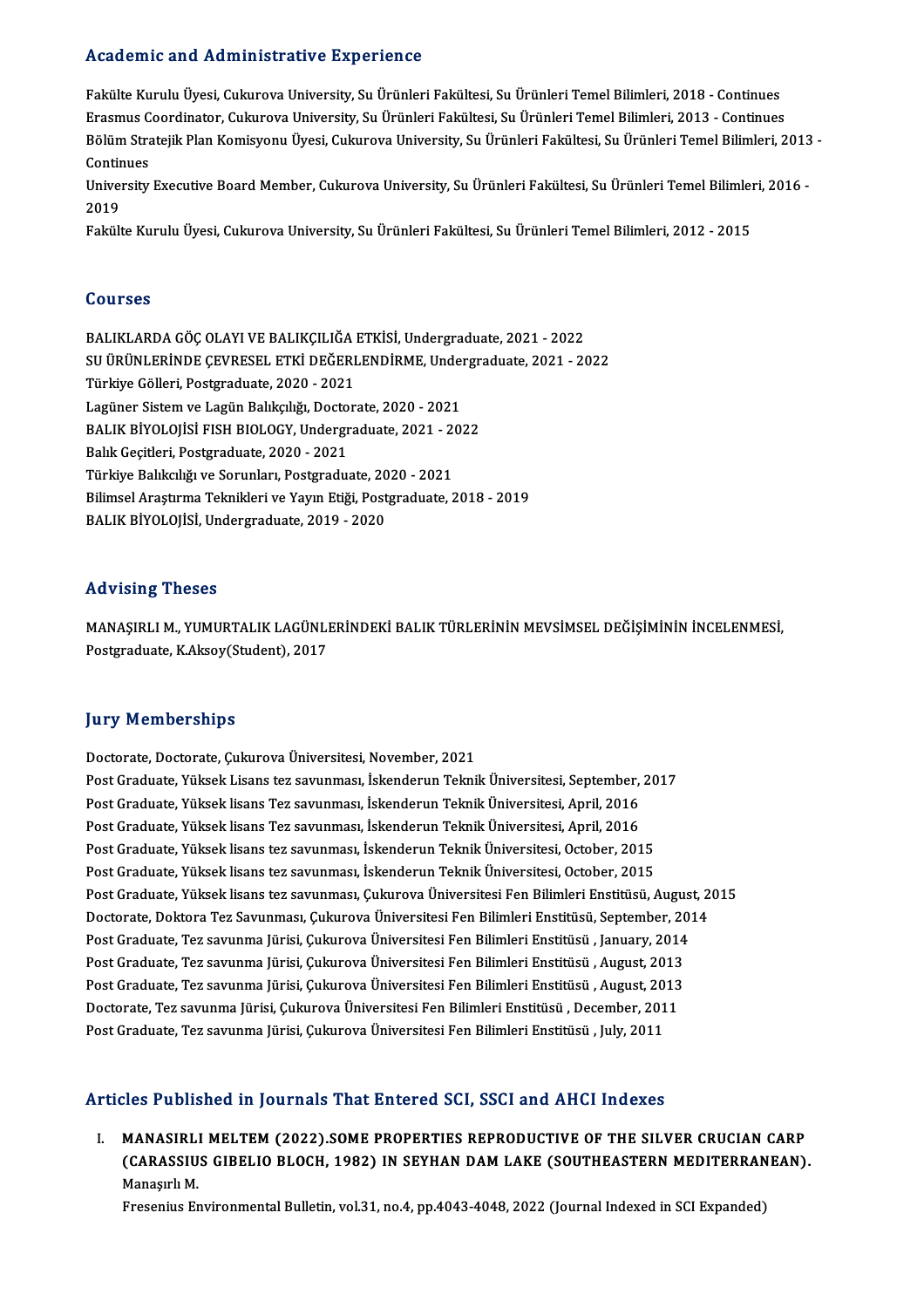II. SOME PROPERTIES REPRODUCTIVE OF THE SILVER CRUCIAN CARP (Carassius gibelio BLOCH 1982)<br>IN SEVUAN DAM LAKE (SOUTUEASTERN MEDITERRANEAN) SOME PROPERTIES REPRODUCTIVE OF THE SILVER CRUCIAN<br>IN SEYHAN DAM LAKE (SOUTHEASTERN MEDITERRANEAN)<br>MANASIRLIM SOME PROPE<br>IN SEYHAN D<br>MANAŞIRLI M.<br>EDESENIJIS EN IN SEYHAN DAM LAKE (SOUTHEASTERN MEDITERRANEAN)<br>MANAŞIRLI M.<br>FRESENIUS ENVIRONMENTAL BULLETIN, vol.31, no.4, pp.4043-4048, 2022 (Journal Indexed in SCI)<br>INVESTIC ATION OF THE IMPACT OF SEASONAL CHANCES ON EISH FAIJNA IN TH MANAŞIRLI M.<br>FRESENIUS ENVIRONMENTAL BULLETIN, vol.31, no.4, pp.4043-4048, 2022 (Journal Indexed in SCI)<br>III. INVESTIGATION OF THE IMPACT OF SEASONAL CHANGES ON FISH FAUNA IN THE YUMURTALIK FRESENIUS ENVIRONMENTAL BULLETIN, vol.31, no.4, pp.4043-40<br>INVESTIGATION OF THE IMPACT OF SEASONAL CHANGES<br>(CAMLIK) LAGOONS (NORTHEASTERN MEDITERRANEAN)<br>Managurl M. Aksov K (CAMLIK) LAGOONS (NORTHEASTERN MEDITERRANEAN)<br>Manaşırlı M., Aksoy K. Fresenius Environmental Bulletin, vol.30, no.6, pp.6981-6987, 2021 (Journal Indexed in SCI Expanded) IV. Population dynamics of an emergent invasive fish, striped piggy, Pomadasys stridens Fresenius Environmental Bulletin, vol.30, no.6, pp.6981-6987, 2021 (Journal Indexed in SCI Expanded)<br>Population dynamics of an emergent invasive fish, striped piggy, Pomadasys stridens<br>(Actinopterygii, Perciformes, Haemuli Population dynamics of an emergent in<br>(Actinopterygii, Perciformes, Haemulio<br>Avşar D., Mavruk S., Yeldan H., Manaşırlı M.<br>Acta Johthualagica Et Bissatoria val 51 na 1 (Actinopterygii, Perciformes, Haemulidae) in the Gulf of İskenderun, north-eastern N<br>Avşar D., Mavruk S., Yeldan H., Manaşırlı M.<br>Acta Ichthyologica Et Piscatoria, vol.51, no.1, pp.13-21, 2021 (Journal Indexed in SCI Expan Avşar D., Mavruk S., Yeldan H., Manaşırlı M.<br>Acta Ichthyologica Et Piscatoria, vol.51, no.1, pp.13-21, 2021 (Journal Indexed in SCI Expanded)<br>V. Population Dynamics of Suez Pufferfish (Lagocephalus suezensis) in Iskend Acta Ichthyologica Et Piscatoria, vol.51, no.1, pp.13<br>Population Dynamics of Suez Pufferfish (Lag<br>MANAŞIRLI M., MAVRUK S., YELDAN H., AVŞAR D.<br>TURKISLI JOURNAL OF FISHEDIES AND AQUATIC S Population Dynamics of Suez Pufferfish (Lagocephalus suezensis) in Iskenderun Bay<br>MANAŞIRLI M., MAVRUK S., YELDAN H., AVŞAR D.<br>TURKISH JOURNAL OF FISHERIES AND AQUATIC SCIENCES, vol.20, no.10, pp.749-754, 2020 (Journal Ind MAN<br>TURI<br>SCI)<br>TUF TURKISH JOURNAL OF FISHERIES AND AQUATIC SCIENCES, vol.20, no.10, pp.749-754, 2020 (Journal Indexe<br>SCI)<br>VI. THE GROWTH AND MORTALITY RATES OF SILVER CRUCIAN CARP (CARASSIUS GIBELIO BLOCH, 5CI)<br>1982) VI. THE GROWTH AND MORTALITY RATES OF SILVER CRUCIAN CARP (CARASSIUS GIBELIO BLOCH,<br>1982) IN SEYHAN DAM LAKE (SOUTHEASTERN MEDITERRANEAN REGION: ADANA, TURKEY) ManaşırlıM.,AzgınC.,ÖzyurtC.E. ,GöksuM.Z.L. 1982) IN SEYHAN DAM LAKE (SOUTHEASTERN MEDITERRANEAN REGION: ADANA, TURK<br>Manaşırlı M., Azgın C., Özyurt C. E. , Göksu M. Z. L.<br>FRESENIUS ENVIRONMENTAL BULLETIN, vol.28, no.3, pp.1667-1675, 2019 (Journal Indexed in SCI)<br>The VII. The trend of lessepsian fish populations with an emphasis on temperature variations in Iskenderun<br>Bay, the Northeastern Mediterranean FRESENIUS ENVIRONMENTAL BULLETIN, v<br>The trend of lessepsian fish populatio<br>Bay, the Northeastern Mediterranean<br>MAVPUK S. Bongil E. YELDAN H. MANASIE MAVRUK S., Bengil F., YELDAN H., MANAŞIRLI M., AVŞAR D. Bay, the Northeastern Mediterranean<br>MAVRUK S., Bengil F., YELDAN H., MANAŞIRLI M., AVŞAR D.<br>FISHERIES OCEANOGRAPHY, vol.26, no.5, pp.542-554, 2017 (Journal Indexed in SCI)<br>Seme properties reproductive of the speckled shrim MAVRUK S., Bengil F., YELDAN H., MANAŞIRLI M., AVŞAR D.<br>FISHERIES OCEANOGRAPHY, vol.26, no.5, pp.542-554, 2017 (Journal Indexed in SCI)<br>VIII. Some properties reproductive of the speckled shrimp (Metapenaeus monoceros Fabri FISHERIES OCEANOGRAPHY, vol.26, no<br>Some properties reproductive of t<br>the North-eastern Mediterranean<br>Manacirli M Some prope<br>the North-e<br>Manasirli M.<br>IPANIAN IOI the North-eastern Mediterranean<br>Manasirli M.<br>IRANIAN JOURNAL OF FISHERIES SCIENCES, vol.14, no.2, pp.485-493, 2015 (Journal Indexed in SCI) Manasirli M.<br>IRANIAN JOURNAL OF FISHERIES SCIENCES, vol.14, no.2, pp.485-493, 2015 (Journal Indexed in SCI)<br>IX. TRACE ELEMENT (Fe, Cu and Zn) ACCUMULATION IN THE MUSCLE TISSUES OF Saurida. IRANIAN JOURNAL OF FISHERIES SCIENCES, vol.14, no.2, pp.485-493, 2015 (Journal Indexed in SCI)<br>TRACE ELEMENT (Fe, Cu and Zn) ACCUMULATION IN THE MUSCLE TISSUES OF Saurida.<br>undosquamis, Pagellus erythrinus AND Mullus barbat TRACE ELEMENT (Fe, Cu and Zn) ACC<br>undosquamis, Pagellus erythrinus ANI<br>Manaşırlı M., Avşar D., Yeldan H., Mavruk S.<br>ERESENIUS ENVIRONMENTAL BIJI LETIN Y undosquamis, Pagellus erythrinus AND Mullus barbatus IN THE ISKENDERUN BAY, TURK<br>Manaşırlı M., Avşar D., Yeldan H., Mavruk S.<br>FRESENIUS ENVIRONMENTAL BULLETIN, vol.24, no.5, pp.1601-1606, 2015 (Journal Indexed in SCI)<br>Popu Manaşırlı M., Avşar D., Yeldan H., Mavruk S.<br>FRESENIUS ENVIRONMENTAL BULLETIN, vol.24, no.5, pp.1601-1606, 2015 (Journal Indexed in SCI)<br>X. Population dynamics of the Metapenaeus monoceros (Fabricius, 1798) in North-easter FRESENIUS ENVIRON<br>Population dynamic<br>Mediterranean Sea<br>Manasirli M X. Population dynamics of the Metapenaeus monoceros (Fabricius, 1798) in North-eastern<br>Mediterranean Sea<br>Manasirli M. IRANIAN JOURNAL OF FISHERIES SCIENCES, vol.13, no.4, pp.955-966, 2014 (Journal Indexed in SCI) XI. REPRODUCTION, GROWTH, MORTALITY AND EXPLOITATION RATE OF PENAEUS SEMISULCATUS DE IRANIAN JOURNAL OF FISHERIES SCIENCES, vol.13, no.4, pp.955-966, 2014 (Journal Indexed i<br>REPRODUCTION, GROWTH, MORTALITY AND EXPLOITATION RATE OF PENAEUS SEI<br>HAAN, 1844 (DECAPODA, PENAEIDAE) FROM ISKENDERUN BAY (NORTHEASTE REPRODUCTION, G<mark>EPRODUCTION, G</mark><br>HAAN, 1844 (DECA<br>MEDITERRANEAN) HAAN, 1844 (DECAPODA, PENAI<br>MEDITERRANEAN)<br>Manaşırlı M., Kiyaga V. B. , Perker M.<br>CPUSTACEANA, vol 97, po 4, pp.395 MEDITERRANEAN)<br>Manaşırlı M., Kiyaga V. B. , Perker M.<br>CRUSTACEANA, vol.87, no.4, pp.385-400, 2014 (Journal Indexed in SCI)<br>Temperal shanges in some Boijformes spesies of sartilagineus t Manaşırlı M., Kiyaga V. B. , Perker M.<br>CRUSTACEANA, vol.87, no.4, pp.385-400, 2014 (Journal Indexed in SCI)<br>XII. Temporal changes in some Rajiformes species of cartilaginous fish (Chondrichthyes) from the west<br>2005t of CRUSTACEANA, vol.87, no.4, pp.385-400, 2014 (Journal Indexed<br>Temporal changes in some Rajiformes species of cartila<br>coast of Iskenderun Bay (northeastern Mediterranean)<br>VELDAN H. AVSAR D. MAVRUK S. MANASIRLIM Temporal changes in some Rajiformes specionast of Iskenderun Bay (northeastern Mediately Managirlim.<br>YELDAN H., AVŞAR D., MAVRUK S., MANAŞIRLI M.<br>TURKISH JOURNAL OF 7001.0CV. vel 37. no.6.nn 6 coast of Iskenderun Bay (northeastern Mediterranean)<br>YELDAN H., AVŞAR D., MAVRUK S., MANAŞIRLI M.<br>TURKISH JOURNAL OF ZOOLOGY, vol.37, no.6, pp.693-698, 2013 (Journal Indexed in SCI) YELDAN H., AVŞAR D., MAVRUK S., MANAŞIRLI M.<br>TURKISH JOURNAL OF ZOOLOGY, vol.37, no.6, pp.693-698, 2013 (Journal Indexed in SCI)<br>XIII. Growth, Mortality Rate And Exploitations Rate of the Deep-Water Rose Shrimp (Parape TURKISH JOURNAL OF ZOOLOGY, vol.37, no.6, pp.693-698, 201<br>Growth, Mortality Rate And Exploitations Rate of the De<br>longirostris) in the Babadillimani Bight(Silifke-Mersin)<br>MANASIBLIM, AVSAR D, VELDANH Growth, Mortality Rate And Explo<br>longirostris) in the Babadillimani<br>MANAŞIRLI M., AVŞAR D., YELDAN H.<br>E<sup>VOLOU</sup> VP<sup>120</sup> PR.<sup>70</sup> PR.<sup>29</sup> 44, 2912 longirostris) in the Babadillimani Bight(Silifke-Mersin)<br>MANAŞIRLI M., AVŞAR D., YELDAN H.<br>EKOLOJI, vol.20, no.79, pp.38-44, 2011 (Journal Indexed in SCI)<br>Two now I essensian anosias found in the north esstern MANAŞIRLI M., AVŞAR D., YELDAN H.<br>EKOLOJI, vol.20, no.79, pp.38-44, 2011 (Journal Indexed in SCI)<br>XIV. Two new Lessepsian species found in the north-eastern Levantine Basin: Broadbanded Cardinalfish

(Apogon fasciatus (White, 1790)) and Indian Scad (Decapterus russelli (Rüppell, 1830))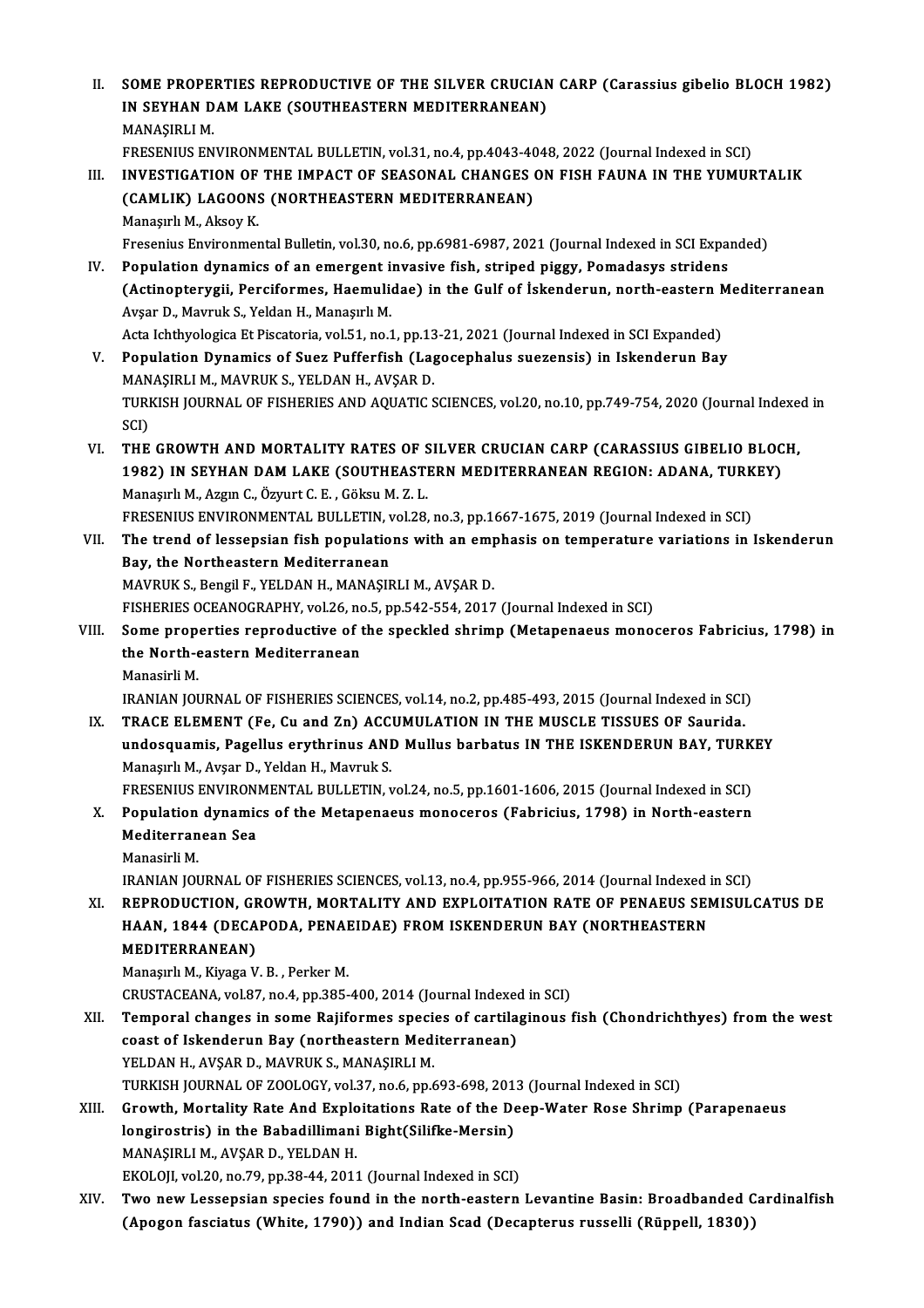(Osteichthyes) AKAMCA E., MAVRUK S., ÖZYURT C. E., BARIŞ KIYAĞA V., MANAŞIRLI M. ZOOLOGY IN THE MIDDLE EAST, vol.51, pp.116-118, 2010 (Journal Indexed in SCI Expanded) AKAMCA E., MAVRUK S., ÖZYURT C. E. , BARIŞ KIYAĞA V., MANAŞIRLI M.<br>ZOOLOGY IN THE MIDDLE EAST, vol.51, pp.116-118, 2010 (Journal Indexed in SCI Expanded)<br>XV. Age, growth and feeding of the common stingray (Dasyatis pas ZOOLOGY IN THE MIDDLE EAST, vol.51, pp.1:<br>Age, growth and feeding of the common<br>basin, northeastern Mediterranean Sea<br>VELDAN H. AVSAR D. MANASIRLLM Age, growth and feeding of the consisting northeastern Mediterranes<br>YELDAN H., AVŞAR D., MANAŞIRLI M.<br>JOUPNAL OF APPLIED JCHTHVOLOCY basin, northeastern Mediterranean Sea<br>YELDAN H., AVŞAR D., MANAŞIRLI M.<br>JOURNAL OF APPLIED ICHTHYOLOGY, vol.25, pp.98-102, 2009 (Journal Indexed in SCI)<br>Pahadıllimanı Koyu?undaki (Silifkamarsin) Darin Su Bamba Karidasinin YELDAN H., AVŞAR D., MANAŞIRLI M.<br>JOURNAL OF APPLIED ICHTHYOLOGY, vol.25, pp.98-102, 2009 (Journal Indexed in SCI)<br>XVI. Babadıllimanı Koyu?undaki (Silifkemersin) Derin Su Pembe Karidesinin (Parapenaeus longirostris<br>Lucas, JOURNAL OF APPLIED ICHTHYOLOGY, vol.25, pp.98-102, 2009<br>Babadıllimanı Koyu?undaki (Silifkemersin) Derin Su Pe<br>Lucas, 1846) Derinlik Katmanlarına Göre Bulunurluğu.<br>MANASIBLI M. Avçer D. YELDAN H MANAŞIRLI M., Avşar D., YELDAN H. Lucas, 1846) Derinlik Katmanlarına Göre Bulunurluğu.<br>MANAŞIRLI M., Avşar D., YELDAN H.<br>www,FISHERIES SCIENCE, vol.2, no.3, pp.524-535, 2008 (Journal Indexed in AHCI)<br>Bennedustive biology of female Benapeneaus lenginestris XVII. Reproductive biology of female Parapenaeus longirostris (Lucas, 1846) (Decapoda, Caridea) in<br>Babadillimani bight in the northeastern Mediterranean www,FISHERIES SCIENCE, vol.2, no.3, pp.524-535, 2008 (Journ<br>Reproductive biology of female Parapenaeus longirostr<br>Babadillimani bight in the northeastern Mediterranean<br>Manasuk M. Avson D Manaşırlı M., Avşar D. Babadillimani bight in the northeastern Mediterranean<br>Manaşırlı M., Avşar D.<br>CRUSTACEANA, vol.81, no.3, pp.289-298, 2008 (Journal Indexed in SCI)<br>HEAVY METAL CONCENTRATIONS IN EISH (Mullus barbatus, Ba Manaşırlı M., Avşar D.<br>CRUSTACEANA, vol.81, no.3, pp.289-298, 2008 (Journal Indexed in SCI)<br>XVIII. HEAVY METAL CONCENTRATIONS IN FISH (Mullus barbatus, Pagellus erythrinus and Saurida<br>wydosauamia) EROM ISKENDERIJN BAV, CRUSTACEANA, vol.81, no.3, pp.289-298, 2008 (Journal<br>HEAVY METAL CONCENTRATIONS IN FISH (Mullu<br>undosquamis) FROM ISKENDERUN BAY, TURKEY<br>Giscle E AVSAR D, YELDAN H, MANASIPLI M HEAVY METAL CONCENTRATIONS IN FISH<br>undosquamis) FROM ISKENDERUN BAY,<br>Cicek E., AVŞAR D., YELDAN H., MANAŞIRLI M.<br>ERESENIJIS ENVIRONMENTAL BIJI LETIN vol. undosquamis) FROM ISKENDERUN BAY, TURKEY<br>Cicek E., AVŞAR D., YELDAN H., MANAŞIRLI M.<br>FRESENIUS ENVIRONMENTAL BULLETIN, vol.17, pp.1251-1256, 2008 (Journal Indexed in SCI) Cicek E., AVŞAR D., YELDAN H., MANAŞIRLI M.<br>FRESENIUS ENVIRONMENTAL BULLETIN, vol.17, pp.1251-1256, 2008 (Journal Indexed in SCI)<br>XIX. Reproduction of the silverbelly (Leiognathus klunzingeri Steindachner, 1898) in Yum FRESENIUS ENVIRO<br>Reproduction of<br>(Adana), Turkey<br>Ozutek M. Avear D. Reproduction of t<br>(Adana), Turkey<br>Ozutok M., Avşar D.<br>TURKISH JOURNAL (Adana), Turkey<br>Ozutok M., Avşar D.<br>TURKISH JOURNAL OF VETERINARY & ANIMAL SCIENCES, vol.27, no.6, pp.1383-1389, 2003 (Journal Indexed in<br>SCD Ozut<br>TURI<br>SCI)

# Articles Published in Other Journals

- I. First record of small scaled terapon, Terapon puta Cuvier, 1829, in Turkey Managram of Shah<br>Manaşırlı M., Mavruk S.<br>Manaşırlı M., Mavruk S. Journal of the Black Sea/Mediterranean Environment, vol.27, pp.98-103, 2021 (International Refereed University<br>Journal) Manaşırl<br>Journal o<br>Journal)<br>Otelithe Journal of the Black Sea/Mediterranean Environment, vol.27, pp.98-103, 2021 (International Refereed U<br>Journal)<br>II. Otoliths atlas of 77 fish species from the Iskenderun Bay, Northeastern Mediterranean Sea<br>Cieck E. Avear D.
- Journal)<br>Otoliths atlas of 77 fish species from<br>Çiçek E., Avşar D., Yeldan H., Manaşırlı M.<br>EISHTAYA JOURNAL OF EISH TAYONOMY Otoliths atlas of 77 fish species from the Iskenderun Bay, Northeastern Mediter<br>Cicek E., Avşar D., Yeldan H., Manaşırlı M.<br>FISHTAXA-JOURNAL OF FISH TAXONOMY, vol.19, pp.9-55, 2021 (Journal Indexed in ESCI)<br>Componetive mon Ciçek E., Avşar D., Yeldan H., Manaşırlı M.<br>II. FISHTAXA-JOURNAL OF FISH TAXONOMY, vol.19, pp.9-55, 2021 (Journal Indexed in ESCI)<br>III. Comparative morphology of the sagittal otolith of mullet species (Mugilidae)from the I

## FISHTAXA-JOURNAL OF FISH TAXONOM<br>Comparative morphology of the sa<br>Bay, north-eastern Mediterranean<br>Cisek E. Ayser D. Yoldan H. Manasuli M Comparative morphology of the sagingly, north-eastern Mediterranean<br>Cicek E., Avşar D., Yeldan H., Manaşırlı M.<br>Asta Bialogica Turgica vol 33 no 4 nn 31 Bay, north-eastern Mediterranean<br>Çiçek E., Avşar D., Yeldan H., Manaşırlı M.<br>Acta Biologica Turcica, vol.33, no.4, pp.219-226, 2020 (Refereed Journals of Other Institutions)<br>Temneral shanges of the nesting tracks to the se

Giçek E., Avşar D., Yeldan H., Manaşırlı M.<br>Acta Biologica Turcica, vol.33, no.4, pp.219-226, 2020 (Refereed Journals of Other Institutions)<br>IV. Temporal changes of the nesting tracks to the sea turtles (Caretta caretta an Acta Biologica Turcica, vol.33, no.4, pp.219-226, 2<br>Temporal changes of the nesting tracks to t<br>the Sugözü Beach", Ecological Life Sciences<br>Avear D. Maynuk S. Valdan H. Manasuk M. Örgnu Temporal changes of the nesting tracks to the set<br>the Sugözü Beach", Ecological Life Sciences<br>Avşar D., Mavruk S., Yeldan H., Manaşırlı M., Özyurt C. E.<br>Ecological Life Sciences vol 12 no 1 np 62.72.2019 (B. the Sugözü Beach", Ecological Life Sciences<br>Avşar D., Mavruk S., Yeldan H., Manaşırlı M., Özyurt C. E.<br>Ecological Life Sciences, vol.13, no.1, pp.62-73, 2018 (Refereed Journals of Other Institutions)

## Avşar D., Mavruk S., Yeldan H., Manaşırlı M., Özyurt C. E.<br>Ecological Life Sciences, vol.13, no.1, pp.62-73, 2018 (Refereed Journals of Other Institutions)<br>V. THE GROWTH PARAMETERS OF THE MEDITERRANEAN SHRIMP (PENAEUS 1775) IN THE ISKENDERUN BAY<br>MANAŞIRLI M., ÖZYURT C. E., KIYAĞA V. B., AVŞAR D. THE GROWTH PARAMETERS OF THE MEDITERR.<br>1775) IN THE ISKENDERUN BAY<br>MANAŞIRLI M., ÖZYURT C. E. , KIYAĞA V. B. , AVŞAR D.<br>Feolojisel Life Ssianees 2018 (Befaneed Journals of Otl Ecolojical Life Sciences, 2018 (Refereed Journals of Other Institutions) MANAŞIRLI M., ÖZYURT C. E. , KIYAĞA V. B. , AVŞAR D.<br>Ecolojical Life Sciences, 2018 (Refereed Journals of Other Institutions)<br>VI. İSKENDERUN KÖRFEZİ'NDE AKDENİZ KARİDESİ (PENAEUS KERATHURUSFORSKAL,1775)'NİN<br>PÜVÜME RARA

Ecolojical Life Sciences, 2018<br>ISKENDERUN KÖRFEZİ'ND<br>BÜYÜME PARAMETRELERİ<br>Manaqulı M. Ömnut C. E., Kiva BÜYÜME PARAMETRELERİ<br>Manaşırlı M., Özyurt C. E. , Kiyağa V. B. , Avşar D.

Ecological Life Sciences, vol.13, no.1, pp.15-26, 2018 (Refereed Journals of Other Institutions)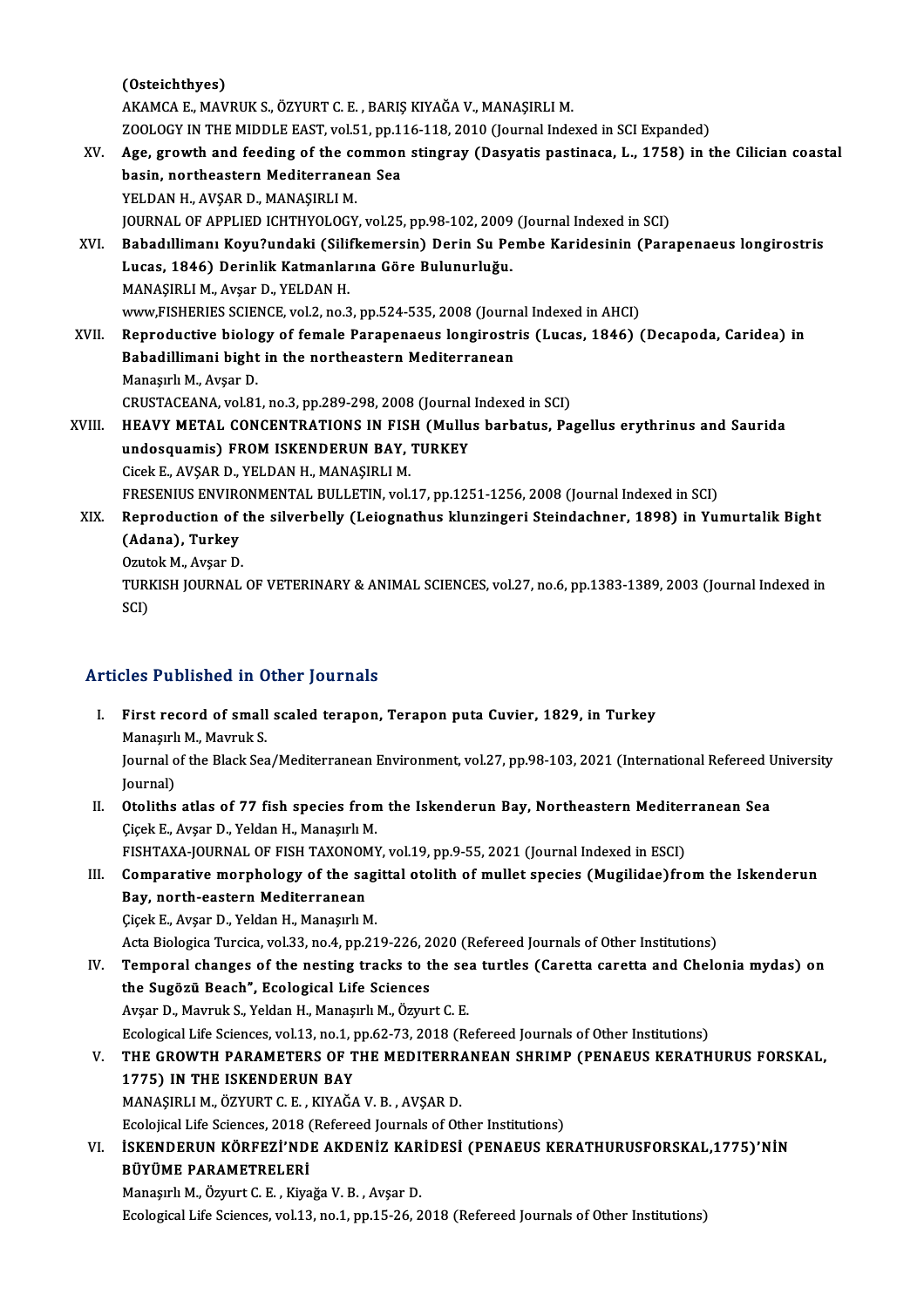VII. Acute Toxicity of Lufenuron (Insecticide) on Oreochromis niloticus (L., 1754) Larvae<br>AZCIN G MANASIPLLM CÖVSUM Z L Acute Toxicity of Lufenuron (Insect)<br>AZGIN C., MANAŞIRLI M., GÖKSU M. Z. L.<br>Int Journal of Engineering Bessensh and Acute Toxicity of Lufenuron (Insecticide) on Oreochromis niloticus (L., 1754) Larvae<br>AZGIN C., MANAŞIRLI M., GÖKSU M. Z. L.<br>Int. Journal of Engineering Research and Application, vol.6, no.11, pp.43-45, 2016 (Journal Indexe AZGIN C., MANAŞIRLI M., GÖKSU M. Z. L.<br>Int. Journal of Engineering Research and Application, vol.6, no.11, pp.43-45, 2016 (Journal Indexed in ESCI)<br>VIII. Acute Toxicity of Lufenuron Insecticide on Oreochromis niloticus L 1 Int. Journal of Engineering Research and Ap<br>Acute Toxicity of Lufenuron Insecticide<br>Engineering Research and Application<br>AZCIN G MANASIPLIM CÖVSUM Z L Acute Toxicity of Lufenuron Insecti<br>Engineering Research and Applicati<br>AZGIN C., MANAŞIRLI M., GÖKSU M. Z. L.<br>International Journal of Engineeiring Be Engineering Research and Application<br>AZGIN C., MANAŞIRLI M., GÖKSU M. Z. L.<br>International Journal of Engineeiring Research and Applications, vol.6, no.11, pp.43-45, 2016 (Refereed Journals of AZGIN C., MANAŞIR<br>International Journ<br>Other Institutions)<br>Lambda Cyhalath IX. Lambda Cyhalothrin Ve Cypermethrin İnsektisitleri nin Oreochromis niloticus L 1754 Yavruları Other Institutions)<br>Lambda Cyhalothrin Ve Cypermethrin İnsektisitleri nir<br>Üzerine Akut Toksik Etkisinin Araştırılması Biyodeney<br>CÖKSUM Z L. MANASIPLIM AZCIN C Lambda Cyhalothrin Ve Cypermethr<br>Üzerine Akut Toksik Etkisinin Araştı<br>GÖKSU M. Z. L. , MANAŞIRLI M., AZGIN C.<br>VINUS ARASTIRMA RÜLTENİ vel1 nn 2 GÖKSU M. Z. L. , MANAŞIRLI M., AZGIN C.<br>YUNUS ARAŞTIRMA BÜLTENİ, vol.1, pp.23-26, 2015 (Other Refereed National Journals) X. The relationship among spawning period, length at first maturity and depth distribution of Mullus YUNUS ARAŞTIRMA BÜLTENİ, vol.1, pp.23-26, 2015 (Other Refereed National Journals)<br>The relationship among spawning period, length at first maturity and depth distribution of Mull<br>barbatus and Upeneus moluccensis inhabiting The relationship among spawning period, length at firm<br>barbatus and Upeneus moluccensis inhabiting the Nor<br>ÖZYURT C.E., ÇİÇEK E., AVŞAR D., YELDAN H., MANAŞIRLI M.<br>International Journal of Aquatic Biology val 3 no 4 nn 315 barbatus and Upeneus moluccensis inhabiting the Northeastern Mediterranean coast of Turkey<br>ÖZYURT C. E. , ÇİÇEK E., AVŞAR D., YELDAN H., MANAŞIRLI M.<br>International Journal of Aquatic Biology, vol.2, no.4, pp.215-222, 2014 ÖZYURT C. E. , ÇİÇEK E., AVŞAR D., YELDAN H., MANAŞIRLI M.<br>International Journal of Aquatic Biology, vol.2, no.4, pp.215-222, 2014 (Refereed Journals of Other Institutio<br>XI. Population Dynamical Parameters of Brushtooth li International Journal of Aquatic Biology, vol.2, no.4, pp.215-222, 2014<br>Population Dynamical Parameters of Brushtooth lizardfish (S.<br>1848) from the Northeastern Mediterranean coast of Turkey<br>Managuk M. Ayaar D. Valdan H Population Dynamical Param<br>1848) from the Northeaster<br>Manaşırlı M., Avşar D., Yeldan H.<br>Fee Journal of Fisheries and Asu 1848) from the Northeastern Mediterranean coast of Turkey<br>Manaşırlı M., Avşar D., Yeldan H.<br>Ege Journal of Fisheries and Aquatic Sciences (EgeJFAS), vol.28, no.4, pp.111-115, 2011 (International Refereed<br>University Journal Manaşırlı M., Avşar<br>Ege Journal of Fishe<br>University Journal)<br>Population Dunar Ege Journal of Fisheries and Aquatic Sciences (EgeJFAS), vol.28, no.4, pp.111-115, 2011 (Internation<br>University Journal)<br>XII. Population Dynamical Parameters of the Atlantic Lizardfish (Synodus saurus) from the<br>Pahadillima University Journal)<br>Population Dynamical Parameters of the Atlanti<br>Babadıllimanı Bight (Silifke-MERSİN) in Turkey<br>Manasırlı M. Avsar D. Valdan H. Gisek E Population Dynamical Parameters of<br>Babadıllimanı Bight (Silifke-MERSİN<br>Manaşırlı M., Avşar D., Yeldan H., Çiçek E.<br>Journal of Eisharies Ssianses som vel 124 Babadıllimanı Bight (Silifke-MERSİN) in Turkey<br>Manaşırlı M., Avşar D., Yeldan H., Çiçek E.<br>Journal of Fisheries Sciences.com, vol.1307-234X, pp.1-8, 2008 (Other Refereed National Journals)<br>Kurovdoğu, Akdoniz3deki Doniz Til Manaşırlı M., Avşar D., Yeldan H., Çiçek E.<br>Journal of Fisheries Sciences.com, vol.1307-234X, pp.1-8, 2008 (Other Refereed National Journals)<br>XIII. Kuzeydoğu Akdeniz?deki Deniz Tilkisi (Raja clavata LINNAEUS, 1758)?nin Journal of Fisheries Sciences.com, vol.<br><mark>Kuzeydoğu Akdeniz?deki Deniz T</mark>i<br>YELDAN H., AVŞAR D., MANAŞIRLI M.<br>Fee Üniversitesi Su Ününleri Dergisi y Kuzeydoğu Akdeniz?deki Deniz Tilkisi (Raja clavata LINNAEUS, 1758)?nin Bazı Biyolojik Özellikleri<br>YELDAN H., AVŞAR D., MANAŞIRLI M.<br>Ege Üniversitesi Su Ürünleri Dergisi, vol.25 (3), pp.221-228, 2008 (National Refreed Unive YELDAN H., AVŞAR D., MANAŞIRLI M.<br>Ege Üniversitesi Su Ürünleri Dergisi, vol.25 (3), pp.221-228, 2008 (National Refreed University Journal)<br>XIV. Babadıllimanı Koyu?ndaki (Silifke-Mersin) Derinsu Pembe Karidesinin (Parapenae Ege Üniversitesi Su Ürünleri Dergisi, vol.25 (3), pp.221-228, 2(<br>Babadıllimanı Koyu?ndaki (Silifke-Mersin) Derinsu Pen<br>Lucas, 1846) Derinlik Katmanlarına Göre Bulunurluğu<br>Manayılı M. Avsar D. Yeldar H Babadıllimanı Koyu?ndaki (S<br>Lucas, 1846) Derinlik Katma<br>Manaşırlı M., Avşar D., Yeldan H.<br>Journal of Eisbories Scionse Scio Lucas, 1846) Derinlik Katmanlarına Göre Bulunurluğu<br>Manaşırlı M., Avşar D., Yeldan H.<br>Journal of Fisheries Science Sciences. Com, vol.1307-234X, pp.1-8, 2008 (Other Refereed National Journals) XV. Age Growth, Reproduction and Mortality of Tub Gurnard (Chelidonichthys lucernus Linnaeus, 1758) Journal of Fisheries Science Sciences. Com, vol.1307-234X, pp.1-8, 2008 (Other Refereed Nat<br>Age Growth, Reproduction and Mortality of Tub Gurnard (Chelidonichthys lucern<br>Inhabiting in Babadıllimanı Bight (Northeastern Medi Age Growth, Reproduction and Mortality of Tub Gurna<br>Inhabiting in Babadıllimanı Bight (Northeastern Medit<br>ÇİÇEK E., AVŞAR D., ÖZYURT C. E. , YELDAN H., MANAŞIRLI M.<br>Journal of Bialagigal Sciences vol 8, no.1, nn.155,160,20 Inhabiting in Babadıllimanı Bight (Northeastern Mediterranean Coast of Turkey)<br>ÇİÇEK E., AVŞAR D., ÖZYURT C. E. , YELDAN H., MANAŞIRLI M.<br>Journal of Biological Sciences, vol.8, no.1, pp.155-160, 2008 (Refereed Journals of CICEK E., AVŞAR D., ÖZYURT C. E. , YELDAN H., MANAŞIRLI M.<br>Journal of Biological Sciences, vol.8, no.1, pp.155-160, 2008 (Refereed Journals of Other Institutions)<br>XVI. Kuzeydoğu Akdeniz deki Deniz Tilkisi Raja clavata Journal of Biological Sciences, vol.8, no.1, pp.155-160, 2008 (Refereed Journals of Other Institutions)<br>Kuzeydoğu Akdeniz deki Deniz Tilkisi Raja clavata Linnaeus 1758 nın Bazı Biyolojik Özell<br>YELDAN H., AVŞAR D., MANAŞIRL Kuzeydoğu Akdeniz deki Deniz Tilkisi Raja clavata Linnaeus 1758 nın Bazı Biyolojik Ö<br>YELDAN H., AVŞAR D., MANAŞIRLI M.<br>Ege Su Ürünleri Dergisi, vol.25, no.3, pp.221-228, 2008 (Refereed Journals of Other Institutions)<br>Age C XVII. Age Growth, Reproduction and Mortality of Tub Gurnard (Chelidonichthys lucernus Linnaeus, 1758)<br>Inhabiting in Babadıllimanı Bight (Northeastern Mediterranean Coast of Turkey). Ege Su Ürünleri Dergisi, vol.25, no.3, pp.221-228, 2008 (Refereed Journals of Other Institutions). ÇİÇEK E., AVŞAR D., ÖZYURT C. E., YELDAN H., MANAŞIRLI M. Inhabiting in Babadıllimanı Bight (Northeastern Mediterranean Coast of Turkey).<br>ÇİÇEK E., AVŞAR D., ÖZYURT C. E. , YELDAN H., MANAŞIRLI M.<br>Journal of Biologcal Sciences, vol.8, no.1, pp.155-160, 2008 (Refereed Journals of CİÇEK E., AVŞAR D., ÖZYURT C. E. , YELDAN H., MANAŞIRLI M.<br>Journal of Biologcal Sciences, vol.8, no.1, pp.155-160, 2008 (Refereed Journals of Other Institutions)<br>XVIII. Age Growth Reproduction and Mortality of Tub Gurn Journal of Biologcal Sciences, vol.8, no.1, pp.155-160, 2008 (Refereed Journals of Other In:<br>Age Growth Reproduction and Mortality of Tub Gurnard Chelidonichthys lucerr<br>Inhabiting in Babadıllimanı Bight Northeastern Medite Age Growth Reproduction and Mortality of Tub Gurna:<br>Inhabiting in Babadıllimanı Bight Northeastern Medite<br>ÇİÇEK E., AVŞAR D., ÖZYURT C. E. , YELDAN H., MANAŞIRLI M.<br>JOUPMAL OF PIOLOCICAL SCIENCES .vol.9, no.1, nn.155,160 Inhabiting in Babadıllimanı Bight Northeastern Mediterranean Coast of Turkey<br>ÇİÇEK E., AVŞAR D., ÖZYURT C. E. , YELDAN H., MANAŞIRLI M.<br>JOURNAL OF BIOLOGICAL SCIENCES, vol.8, no.1, pp.155-160, 2008 (Refereed Journals of Ot CİÇEK E., AVŞAR D., ÖZYURT C. E. , YELDAN H., MANAŞIRLI M.<br>JOURNAL OF BIOLOGICAL SCIENCES, vol.8, no.1, pp.155-160, 2008 (Refereed Journals of Other Institutions)<br>XIX. İskenderun Ve Mersin Körfezlerindeki Centracentida **JOURNAL OF BIOLOGIC<br>İskenderun Ve Mers<br>Otolit Morfolojileri",<br>AVSAR D. Gisek E. YEL** İskenderun Ve Mersin Körfezlerindeki Centracentid<br>Otolit Morfolojileri",<br>AVŞAR D., Cicek E., YELDAN H., MANAŞIRLI M., MAVRUK S.<br>Turkish Journal of Aquatis Life, vol 3, no 5, nn 116,122, 200 Otolit Morfolojileri",<br>AVŞAR D., Cicek E., YELDAN H., MANAŞIRLI M., MAVRUK S.<br>Turkish Journal of Aquatic Life, vol.3, no.5, pp.116-123, 2007 (Refereed Journals of Other Institutions)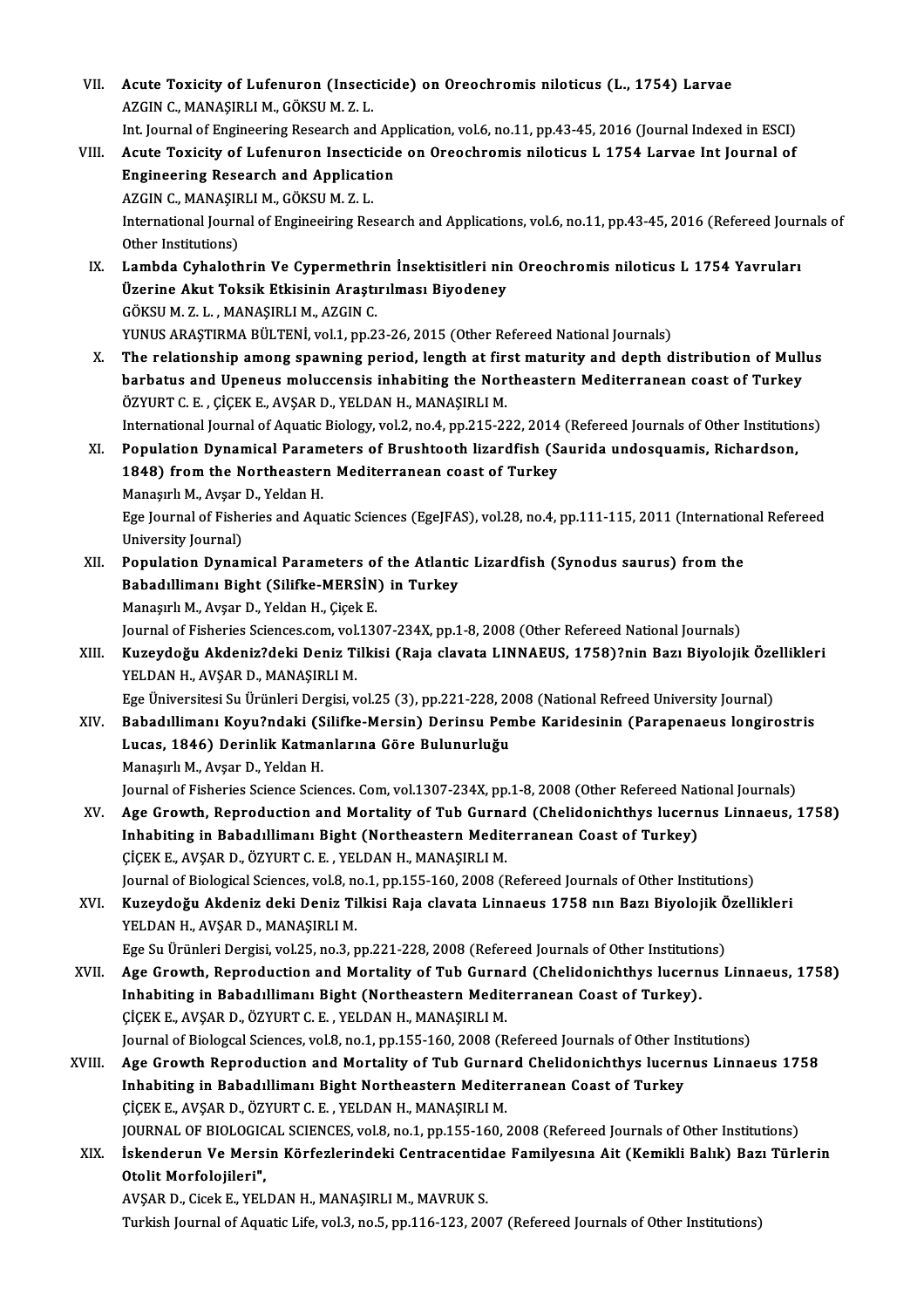| XX.          | Population Characteristics And Growth Of Spicara Maena (Linnaeus, 1758) Inhabiting In                                              |
|--------------|------------------------------------------------------------------------------------------------------------------------------------|
|              | Babadillimani Bight (Northeastern Mediterranean-Turkey)                                                                            |
|              | Cicek E., AVŞAR D., YELDAN H., MANAŞIRLI M.                                                                                        |
|              | Internatinol, no.1, pp.15-18, 2007 (Journal Indexed in ESCI)                                                                       |
| XXI.         | İskenderun ve Mersin Körfezleri'ndeki Centracentidae Familyasina Ait Kemikli Bazı Türlerin Otolit                                  |
|              | Morfolojileri                                                                                                                      |
|              | AVŞAR D., ÇİÇEK E., YELDAN H., MANAŞIRLI M., MAVRUK S.                                                                             |
|              | Türk Sucul Yaşam Dergisi, vol.3, no.5, pp.116-123, 2007 (Other Refereed National Journals)                                         |
| XXII.        | Otolith Morphologies of Some Centracanthids Teleost Fish Distributed in Iskenderun and Mersin                                      |
|              | <b>Bays</b>                                                                                                                        |
|              | AVŞAR D., ÇİÇEK E., YELDAN H., MANAŞIRLI M., MAVRUK S.                                                                             |
|              | YUNUS ARAŞTIRMA BÜLTENİ, vol.5, no.8, pp.116-120, 2007 (Other Refereed National Journals)                                          |
| XXIII.       | Babadıllimanı Koyundaki (Mersin) Boops boops (Linnaeus, 1758) Populasyonunun Bazı Biyolojik<br>Özellikleri                         |
|              | Manaşırlı M., Özyurt C. E., Avşar D., Çiçek E., Yeldan H.                                                                          |
|              | EGE SU ÜRÜNLERİ DERGİSİ, vol.23, pp.461-463, 2006 (International Refereed University Journal)                                      |
| XXIV.        | İskenderun Demir Çelik fabrikasından çıkan cürufun yapısı, çözünürlüğü ve denizel ortama olası<br>etkileri                         |
|              | Sarıhan E., Göksu M., POLAT S., ÇEVİK C., ÇEVİK F., Özütok M., Fındık Ö., Olgunoğlu M. P., Dural M., Keskinkan O.                  |
|              | Su Ürünleri Dergisi, vol.23, no.1, pp.127-134, 2006 (National Refreed University Journal)                                          |
| XXV.         | Kuzeydoğu Akdeniz?deki (Mersin) Sivrikuyruk Dil Balığı?nın (Cynoglossus sinusarabici Chabanaud,                                    |
|              | 1931) Üreme Dönemi ve İlk Üreme Boyunun Belirlenmesi Üzerine Bir Ön Çalışma                                                        |
|              | YELDAN H., AVŞAR D., ÇİÇEK E., MANAŞIRLI M., ÖZYURT C. E.                                                                          |
|              | Su Ürünleri Dergisi, vol.23, pp.461-463, 2006 (National Refreed University Journal)                                                |
| <b>XXVI</b>  | İskenderun Demir Çelik Fabrikasından Çıkan Cürufun yapısı çözünürlüğü ve denizel ortama olası                                      |
|              | etkileri                                                                                                                           |
|              | ERCAN S., AVŞAR D., GÖKSU M. Z. L., POLAT S., ÇEVİK C., ÇEVİK F., ÖZÜTOK M., FINDIK Ö., DURAL M., MİNE PERÇİN                      |
|              | P, et al.<br>SU URUNLERI DERGISI, vol.23, no.1, pp.127-134, 2006 (Refereed Journals of Other Institutions)                         |
| <b>XXVII</b> | Babadıllimanı Koyundaki Mersin Boops boops Linnaeus 1758 populasyonunun Bazı Biyolojik                                             |
|              | Özellikleri                                                                                                                        |
|              | Manaşırlı M., Avşar D., Yeldan H., Özyurt C. E., Çiçek E.                                                                          |
|              | SU URUNLERI DERGISI, vol.23, pp.461-463, 2006 (Refereed Journals of Other Institutions)                                            |
| XXVIII.      | Babadıllimanı Koyu (Silifke-Mersin) Sivrikuyruk Dilbalığının (Cynoglossus Sinusarabici Chabanaud,                                  |
|              | 1931) Bazı Biyolojik Özellikleri                                                                                                   |
|              | YELDAN H., Avşar D., MANAŞIRLI M.                                                                                                  |
|              | SÜLEYMAN DEMİREL ÜNİVERSİTESİ EĞİRDİR SU ÜRÜNLERİ FAKÜLTESİ DERGİSİ, vol.1, pp.1-6, 2005 (National                                 |
|              | Refreed University Journal)                                                                                                        |
| XXIX.        | Seyhan Baraj GölüNdeki Sazan (Cyprinus Carpio Linnaeus, 1758) Ve Sudak (Sander L Ucioperca                                         |
|              | Linnaeus, 1758) Stoklarından Yararlanma Düzeyinin Belirlenmesi                                                                     |
|              | ÖZYURT C. E., AVŞAR D., ÇİÇEK E., MANAŞIRLI M., YELDAN H.                                                                          |
|              | Ege Üniversitesi Su Ürünleri Dergisi, vol.21, pp.79-84, 2004 (Journal Indexed in ESCI)                                             |
| XXX.         | Yumurtalık Koyu?ndaki (Adana) Küçük Pisi Balıklarında (Arnoglossus laterna VALBAUM, 1792)                                          |
|              | Üreme                                                                                                                              |
|              | Özütok M., Avşar D.                                                                                                                |
|              | Ege Journal of Fisheries and Aquatic Sciences (EgeJFAS), vol.21, no.1, pp.1-4, 2004 (International Refereed<br>University Journal) |
| XXXI.        | Babadıllimanı Koyunda (Mersin, Türkiye) Dip Trolü ile Avlanan Kemikli Balık Faunasının Genel                                       |
|              | Karakteristik Özellikleri.                                                                                                         |
|              | Cicek E., Avşar D., YELDAN H., MANAŞIRLI M.                                                                                        |
|              | Ege Journal of Fisheries and Aquatic Science, vol.2, no.3, pp.223-227, 2004 (Refereed Journals of Other                            |
|              |                                                                                                                                    |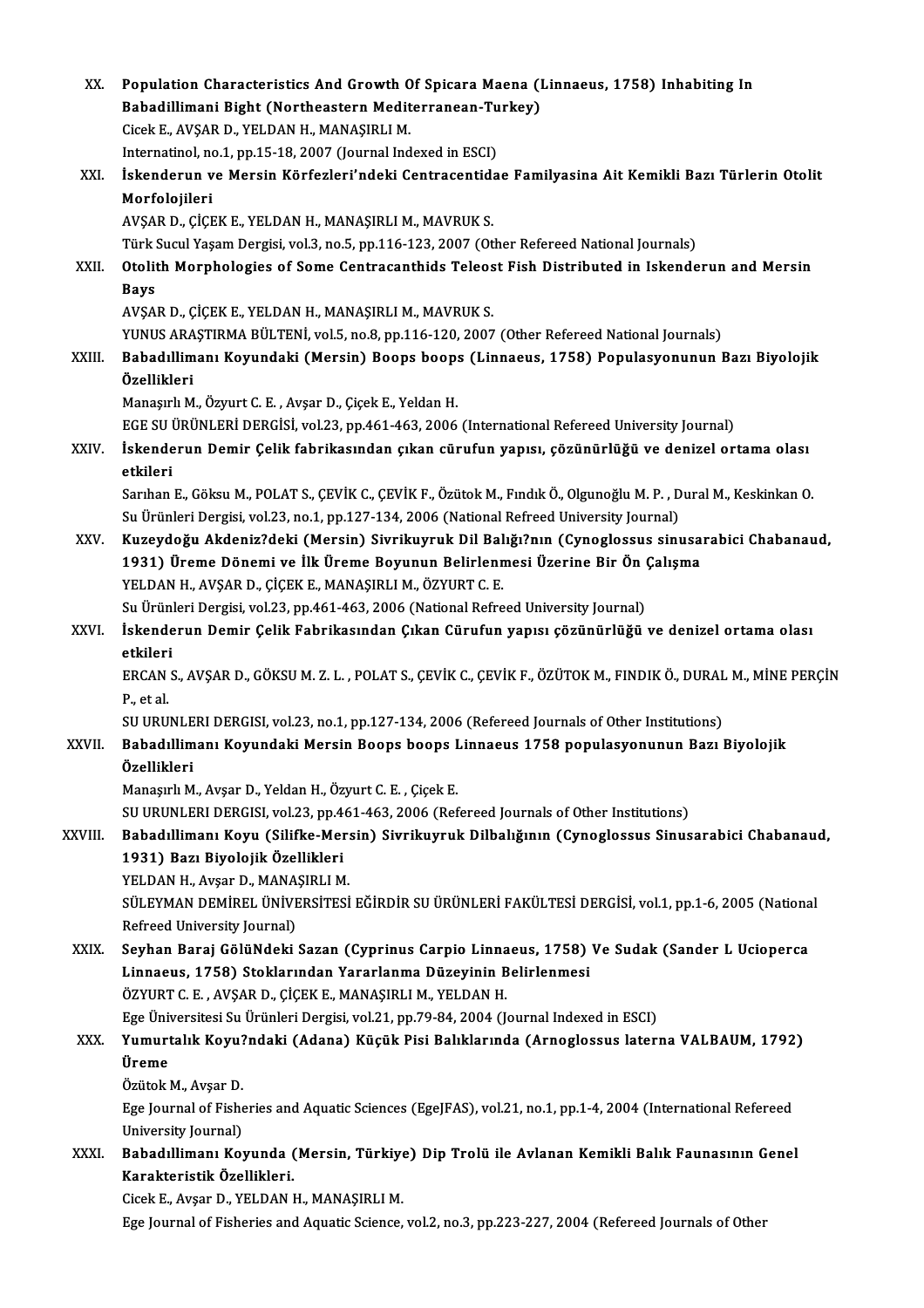Institutions)

- Institutions)<br>XXXII. Yumurtalık Koyu ndaki Adana Küçük Pisi Balıklarında Arnoglossus laterna VALBAUM 1792 Üreme<br>Önütek M. Avear D Institutions)<br>Yumurtalık Koyu<br>Özütok M., Avşar D.<br>SU URUNI ERL DERG Yumurtalık Koyu ndaki Adana Küçük Pisi Balıklarında Arnoglossus laterna VALB<br>Özütok M., Avşar D.<br>SU URUNLERI DERGISI, vol.21, no.1, pp.1-4, 2004 (Refereed Journals of Other Institutions)<br>Seyban Banai Gölündeki Sagan Gunnin SU URUNLERI DERGISI, vol.21, no.1, pp.1-4, 2004 (Refereed Journals of Other Institutions)
- Özütok M., Avşar D.<br>SU URUNLERI DERGISI, vol.21, no.1, pp.1-4, 2004 (Refereed Journals of Other Institutions)<br>XXXIII. Seyhan Baraj Gölündeki Sazan Cyprinus carpio Linnaeus 1758 ve Sudak Sander Lucioperca carpio<br>Linnaeus 17 ÖZYURT C.E., AVŞAR D., ÇİÇEK E., ÖZÜTOK M., YELDAN H. Ege Üniversitesi Su Ürünleri Dergisi, vol.21, no.1, pp.79-84, 2004 (Refereed Journals of Other Institutions) ÖZYURT C. E. , AVŞAR D., ÇİÇEK E., ÖZÜTOK M., YELDAN H.<br>Ege Üniversitesi Su Ürünleri Dergisi, vol.21, no.1, pp.79-84, 2004 (Refereed Journals of Other Institutions)<br>XXXIV. Babadıllimanı Koyu ndaki Silifke İÇEL İzmarit
- Ege Üniversitesi Su<br><mark>Babadıllimanı Koy</mark><br>Üreme Özellikleri<br><sup>VELDAN H. AVSAP</sup> Babadıllimanı Koyu ndaki Silifke İÇEL İ<br>Üreme Özellikleri<br>YELDAN H., AVŞAR D., ÖZÜTOK M., ÇİÇEK E.<br>SU URUNI ERLDERGISI, val 20. no.1. np.25.4 Üreme Özellikleri<br>YELDAN H., AVŞAR D., ÖZÜTOK M., ÇİÇEK E.<br>SU URUNLERI DERGISI, vol.20, no.1, pp.35-42, 2003 (Refereed Journals of Other Institutions)
- XXXV. Yumurtalık (Adana) Koyu?ndaki Küçük Dilbalığı(Arnoglossus laternaWalbaum, 1792) SU URUNLERI DERGISI, vol.20, no.1, pp.35-42, 2003 (Refereed Journals of Other Institutions)<br>Yumurtalık (Adana) Koyu?ndaki Küçük Dilbalığı(Arnoglossus laterna Walbaum, 1792)<br>PopulasyonundaBüyüme, Ölüm Oranları ve Stoktan Ya Yumurtalık (Adan<br>Populasyonundal<br>Özütok M., Avşar D.<br>Fee Su Ürünleri den PopulasyonundaBüyüme, Ölüm Oranları ve Stoktan YararlanmaDüzeyinin Belirlen:<br>Özütok M., Avşar D.<br>Ege Su Ürünleri dergis, vol.19, pp.349-358, 2002 (International Refereed University Journal)

# ege su orunieri dergis, vol.19, pp.349-358, 2002 (international Refereed to Refereed to Refereed Congress / Symposium Publications in Proceedings

- efereed Congress / Symposium Public<br>I. Akyatan Lagününün Abiyotik Faktörleri<br>MANASIPLI Malguel P I. Akyatan Lagününün Abiyotik Faktörleri<br>MANAŞIRLI M., Akyol B. 6.UlusalÇevreKongresi,Adana,Turkey,14December 2021
- MANAŞIRLI M., Akyol B.<br>6. Ulusal Çevre Kongresi, Adana, Turkey, 14 December 2021<br>II. The abundance and distribution of Common Pandora P. erythrinus (Linnaeus,1758)in the<br>northeastern Mediterranean 6. Ulusal Çevre Kongresi, Adana,<br>The abundance and distributi<br>northeastern Mediterrenean<br>YELDAN H. MAVPUK S. MANASI The abundance and distribution of Common<br>northeastern Mediterrenean<br>YELDAN H., MAVRUK S., MANAŞIRLI M., AVŞAR D.<br>6. International Congress onEnvironmental Beseel northeastern Mediterrenean<br>YELDAN H., MAVRUK S., MANAŞIRLI M., AVŞAR D.<br>6. International Congress onEnvironmental Research and Technology, Adana, Turkey, 13 December 2021<br>Seme nepulation dynamical paramators of Suer Buffor

- I I. Some population dynamical parameters of Suez Pufferfish (Lagocephalus suezensis Clark and Gohar, 1953) stock from the Iskenderun Bay 6. International Congress onEnvironmental<br>Some population dynamical parameter<br>1953) stock from the Iskenderun Bay<br>MANASIPLLM MAVPLIK S, VELDAN H, ÖZ MANAŞIRLIM.,MAVRUKS.,YELDANH.,ÖZYURTC.E. ,AVŞARD. 1953) stock from the Iskenderun Bay<br>MANAŞIRLI M., MAVRUK S., YELDAN H., ÖZYURT C. E. , AVŞAR D.<br>International Symposium on Pufferfish, Bodrum, Turkey, 13 - 14 October 2017<br>Sama Bapulation Baramatara of Suer Buffer Eish (La MANAŞIRLI M., MAVRUK S., YELDAN H., ÖZYURT C. E. , AVŞAR D.<br>International Symposium on Pufferfish, Bodrum, Turkey, 13 - 14 October 2017<br>IV. Some Population Parameters of Suez Puffer Fish (Lagocephalus suezenzis Clark and G
- International Symposium on Pufferf<br>Some Population Parameters of<br>Stock from the İskenderun Bay<br>MANASIPLI M. MAVPUK S. VELDAN Some Population Parameters of Suez Puffer Fish (Lagoce<br>Stock from the İskenderun Bay<br>MANAŞIRLI M., MAVRUK S., YELDAN H., ÖZYURT C. E. , AVŞAR D.<br>International Sumnesium en Bufforfish BODBUM Turkey 13, 14 Stock from the İskenderun Bay<br>MANAŞIRLI M., MAVRUK S., YELDAN H., ÖZYURT C. E. , AVŞAR D.<br>International Symposium on Pufferfish, BODRUM, Turkey, 13 - 14 October 2017, pp.57<br>See turtles distributed alang the Turkish northea MANAŞIRLI M., MAVRUK S., YELDAN H., ÖZYURT C. E. , AVŞAR D.<br>International Symposium on Pufferfish, BODRUM, Turkey, 13 - 14 October 2017, pp.57<br>V. Sea turtles distributed along the Turkish northeastern Mediterranean coasts
- International Symposium on Pufferfish, BODRUN<br>Sea turtles distributed along the Turkish n<br>of the nesting tracks on the Sugözü Beach<br>AVSAR D. MAVRUK S. VELDAN H. MANASIRUA Sea turtles distributed along the Turkish northeastern M<br>of the nesting tracks on the Sugözü Beach<br>AVŞAR D., MAVRUK S., YELDAN H., MANAŞIRLI M., ÖZYURT C. E.<br>ISS2017 2nd International Science Sumpesium "Science Festival" of the nesting tracks on the Sugözü Beach<br>AVŞAR D., MAVRUK S., YELDAN H., MANAŞIRLI M., ÖZYURT C. E.<br>ISS2017 2nd International Science Symposium "Science Festival", Tbilisi, Georgia, 5 - 08 September 2017<br>Erugosavilla mass
- AVŞAR D., MAVRUK S., YELDAN H., MANAŞIRLI M., ÖZYURT C. E.<br>ISS2017 2nd International Science Symposium "Science Festival", Tbilisi, Georgia, 5 08 September 2017<br>VI. Erugosquilla massavensis (Kossmann, 1880) discard a ISS2017 2nd International Scienc<br>Erugosquilla massavensis (Ko<br>Northeastern Mediterranean<br>YELDAN H. MAVPUK S. MANASU Erugosquilla massavensis (Kossmann, 1880)<br>Northeastern Mediterranean<br>YELDAN H., MAVRUK S., MANAŞIRLI M., AVŞAR D.<br>The Crustassen Sosisty Mid Year Mesting, Barselo Northeastern Mediterranean<br>YELDAN H., MAVRUK S., MANAŞIRLI M., AVŞAR D.<br>The Crustacean Society Mid Year Meeting, Barcelona, Spain, 19 - 22 June 2017<br>TRACE ELEMENTS EQ Gu Zn ACCUMUL ATION IN THEMISCLE TISSUES. YELDAN H., MAVRUK S., MANAŞIRLI M., AVŞAR D.<br>The Crustacean Society Mid Year Meeting, Barcelona, Spain, 19 - 22 June 2017<br>VII. TRACE ELEMENTS Fe Cu Zn ACCUMULATION IN THEMUSCLE TISSUES OF Saurida lessepsianus The Crustacean Society Mid Year Meeting, Barcelona, Spain, 19 - 22 June 2017<br>TRACE ELEMENTS Fe Cu Zn ACCUMULATION IN THEMUSCLE TISSUES OF Sau<br>Pagellus erythrinus ANDMullus barbatus IN THE ISKENDERUN BAY TURKEY<br>MANASIPLLM,
- TRACE ELEMENTS Fe Cu Zn ACCUMULATION<br>Pagellus erythrinus ANDMullus barbatus IN<br>MANAŞIRLI M., AVŞAR D., YELDAN H., MAVRUK S. Pagellus erythrinus ANDMullus barbatus<br>MANAŞIRLI M., AVŞAR D., YELDAN H., MAVRUF<br>FABA, Antalya, Turkey, 3 - 05 November 2016<br>İskandanun Körfarinda Dažılım Cöstaran MANAŞIRLI M., AVŞAR D., YELDAN H., MAVRUK S.<br>FABA, Antalya, Turkey, 3 - 05 November 2016<br>VIII. İskenderun Körfezinde Dağılım Gösteren Yassı Balıkların Pleuronectiformes Boy Frekans dağılımı<br>Pev Ağırlık İliakisi ve Belluğu
- FABA, Antalya, Turkey, 3 05 November 2016<br>İskenderun Körfezinde Dağılım Gösteren Ya:<br>Boy Ağırlık İlişkisi ve Bolluğu<br>YELDAN H., MANAŞIRLI M., MAVRUK S., AVŞAR D. İskenderun Körfezinde Dağılım Gösteren Ya:<br>Boy Ağırlık İlişkisi ve Bolluğu<br>YELDAN H., MANAŞIRLI M., MAVRUK S., AVŞAR D.<br>Türkiye Deniz Bilimleri Kenferensı, Ankara Turkaı

Türkiye Deniz Bilimleri Konferansı, Ankara, Turkey, 31 May - 03 June 2016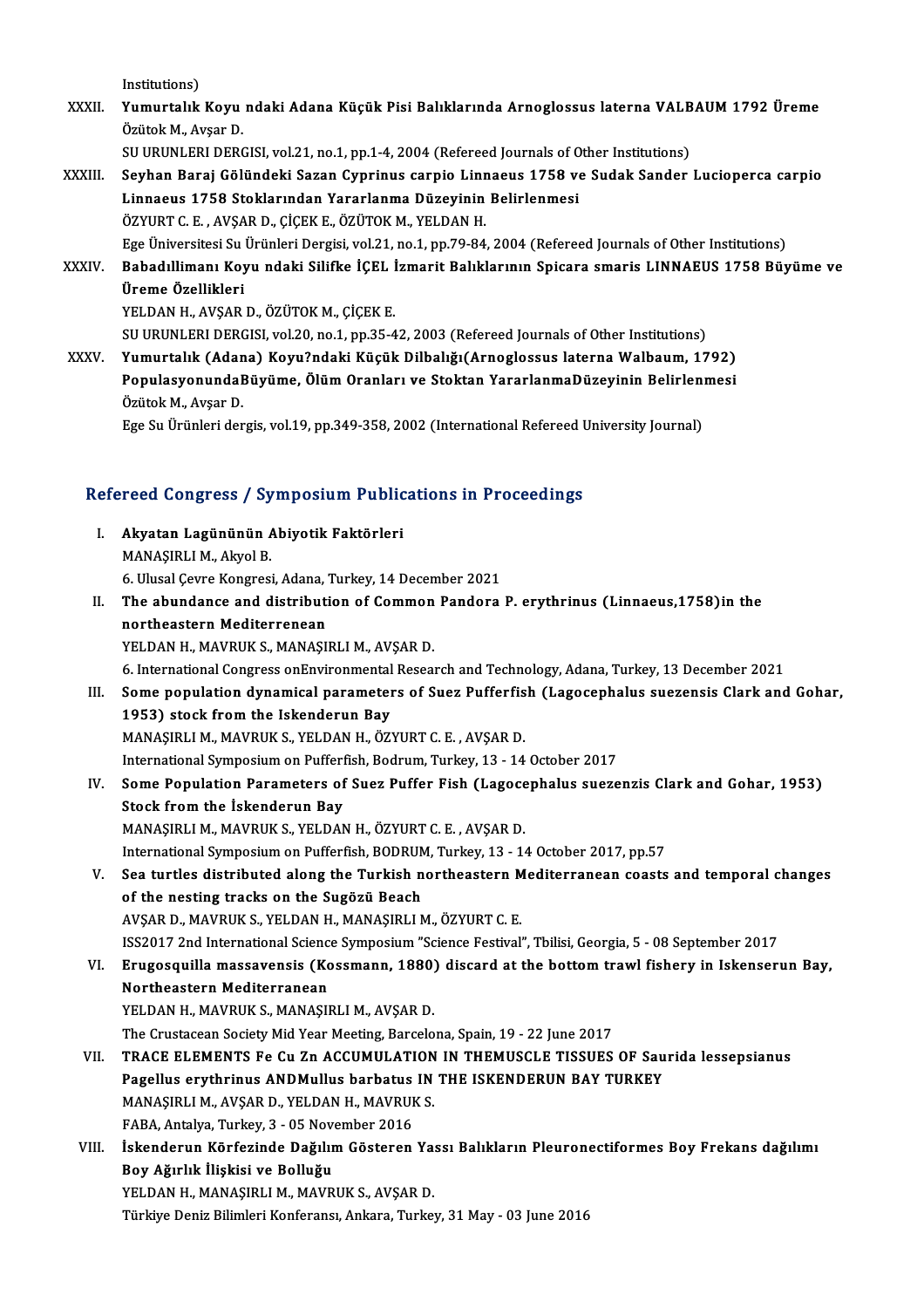IX. Yumurtalık (İskenderun Körfezi) Kıyılarındaki Tetraodontidlerin Zamansal Değişimleri Yumurtalık (İskenderun Körfezi) Kıyılarında<br>MAVRUK S., AVŞAR D., YELDAN H., MANAŞIRLI M.<br>16 Hlucel S., Ürünleri Sunogrumu, Antelya Turka Yumurtalık (İskenderun Körfezi) Kıyılarındaki Tetraodontidlerin :<br>MAVRUK S., AVŞAR D., YELDAN H., MANAŞIRLI M.<br>16. Ulusal Su Ürünleri Smpozyumu, Antalya, Turkey, 25 - 27 October 2011 16. Ulusal Su Ürünleri Smpozyumu, Antalya, Turkey, 25 - 27 October 2011<br>Other Publications

ther Publications<br>I. İskenderun Körfezi Yumurtalık Kıyısal Alanında Dip Trolü ile Avlanan Bazı Su Omurgasızlarının<br>Mayaimsal Bulunurluğu r r assicutions<br>İskenderun Körfezi Yum<br>Mevsimsel Bulunurluğu<br>MANASIPLI M. AVSAR D. A İskenderun Körfezi Yumurtalık Kıyısal Alanı:<br>Mevsimsel Bulunurluğu<br>MANAŞIRLI M., AVŞAR D., MAVRUK S., YELDAN H.<br>Technisel Benert nn 19, 2019 Mevsimsel Bulunurluğu<br>MANAŞIRLI M., AVŞAR D., MAVRUK S., YELDAN H.<br>Technical Report, pp.19, 2019

MANAŞIRLI M., AVŞAR D., MAVRUK S., YELDAN H.<br>Technical Report, pp.19, 2019<br>II. İSKEN-Sugözü Enerji Santralı Etki Alanı Deniz Ekolojisi İzleme Çalışması Projesi 2005 Yılı Kesin<br>Ranamı Technica<br><mark>İSKEN-S</mark><br>Raporu<br>AVSAR D İSKEN-Sugözü Enerji Santralı Etki Alanı Deniz Ekolojisi İzleme Çalışması Projesi 2005 Yılı Kesin<br>Raporu<br>AVŞAR D., POLAT S., ÇEVİK C., YELDAN H., ÇİÇEK E., TOKLU B., ERGÜDEN D., OLGUNOĞLU M. P. , ÖZÜTOK M., ÇEKİÇ<br>M

Ra<br>AV<br>Te AVŞAR D., POLAT S., ÇEVİK C., YI<br>M.<br>Technical Report, pp.141, 2006

Technical Report, pp.141, 2006<br>Supported Projects

Supported Projects<br>YELDAN H., AVŞAR D., MAVRUK S., MANAŞIRLI M., Tartar Ü., Project Supported by Higher Education Institutions,<br>Yumurtalık Kunsal Zanunda Dağılıs Gösteren Sparidae Familyası Türlerinin Birim Gabada Yakalana YELDAN H., AVŞAR D., MAVRUK S., MANAŞIRLI M., Tartar Ü., Project Supported by Higher Education Institutions,<br>Yumurtalık Kıyısal Zonunda Dağılış Gösteren Sparidae Familyası Türlerinin Birim Çabada Yakalanan Av Değerleri ve<br> YELDAN H., AVŞAR D., MAVRUK S., MANAŞIRLI M<br>Yumurtalık Kıyısal Zonunda Dağılış Gösteren Spa<br>Avdaki Oransal Bulunurluklar, 2019 - Continues<br>MANASIBLI M. KAVA L. Prejest Supperted by Hi Yumurtalık Kıyısal Zonunda Dağılış Gösteren Sparidae Familyası Türlerinin Birim Çabada Yakalanan Av Değerleri v<br>Avdaki Oransal Bulunurluklar, 2019 - Continues<br>MANAŞIRLI M., KAYA L., Project Supported by Higher Education In

Avdaki Oransal Bulunurluklar, 2019 - Continues<br>MANAŞIRLI M., KAYA L., Project Supported by Higher Education Institutions, Akyatan Lagününde Adana Has Kefal<br>Balığında Mugil cephalus Linneaus 1758 ve Levrek Balığında Dicentr MANAŞIRLI M., KAYA L., Project Supported by Higher Education Institutions, Akyatan Lagününde Adana Has Kefal Balığında Mugil cephalus Linneaus 1758 ve Levrek Balığında Dicentrarchus labrax Linneaus 1758 Mevsimsel Metal<br>Birikimi, 2019 - Continues<br>MANAŞIRLI M., AKYOL B., Project Supported by Higher Education Institutions, AKYATAN L

Birikimi, 2019 - Continues<br>MANAŞIRLI M., AKYOL B., Project Supported by Higher Education Institutions, AKYATAN LAGÜNÜN DE ÇUKUROVA<br>GÜMÜŞİ HAVUZ BALIĞI Carassius gibelio BLOCH 1982 POPULASYON DİNAMİĞİ PARAMETRELERİNİN BELİR MANAŞIRLI M., AI<br>GÜMÜŞİ HAVUZ B<br>2019 - Continues<br>AVSAR D. MAVRI GÜMÜŞİ HAVUZ BALIĞI Carassius gibelio BLOCH 1982 POPULASYON DİNAMİĞİ PARAMETRELERİNİN BELİRLENMI<br>2019 - Continues<br>AVŞAR D., MAVRUK S., YELDAN H., MANAŞIRLI M., Project Supported by Higher Education Institutions, İskenderun

2019 - Continues<br>AVŞAR D., MAVRUK S., YELDAN H., MANAŞIRLI M., Project Supported by Higher Education Institutions, İs<br>Körfezi Balon Balığı Lagocephalus suezenzis Clark and Gohar 1953 Stokunun Bazı Popülasyon Dinamiği<br>Param AVŞAR D., MAVRUK S., YELDAN H., MANAŞIF<br>Körfezi Balon Balığı Lagocephalus suezenzis<br>Parametrelerinin Belirlenmesi, 2017 - 2019<br>MANASIBLLM, MAVBUK S. AVSAR D. YELD Körfezi Balon Balığı Lagocephalus suezenzis Clark and Gohar 1953 Stokunun Bazı Popülasyon Dinamiği<br>Parametrelerinin Belirlenmesi, 2017 - 2019<br>MANAŞIRLI M., MAVRUK S., AVŞAR D., YELDAN H., Project Supported by Higher Educat

Parametrelerinin Belirlenmesi, 2017 - 2019<br>MANAŞIRLI M., MAVRUK S., AVŞAR D., YELDAN H., Project Supported by Higher Education Institutions, İskenderun<br>Körfezi Yumurtalık Kıyısal Alanında Dip Trolü ile Avlanan Bazı Su Omur MANAŞIRLI M., MAVRUK S., AVŞAR D., YELDAN H., Project Supported by Higher Education Institutions, İskenderun<br>Körfezi Yumurtalık Kıyısal Alanında Dip Trolü ile Avlanan Bazı Su Omurgasızlarının Mevsimsel Bulunurluğu, 2017<br>MA Körfezi Yumurtalık Kıyısal Alanında Dip Trolü ile Avlanan Bazı Su Omurgasızlarının Mevsimsel Bulunurl<br>MANAŞIRLI M., ÖZYURT C. E. , AVŞAR D., KIYAĞA V. B. , Project Supported by Higher Education Institution<br>Körfezinde Akden MANAŞIRLI M., ÖZYURT C. E. , AVŞAR D., KIYAĞA V. B. , Project Supported by Higher Education Institutions, İskenderu<br>Körfezinde Akdeniz Karidesi Penaeus kerathurus Forskal1775nin Büyüme Parametreleri, 2017 - 2017<br>AVŞAR D.,

Körfezinde Akdeniz Karidesi Penaeus kerathurus Forskal1775nin Büyüme Parametreleri, 2017 - 2017<br>AVŞAR D., MAVRUK S., YELDAN H., ÖZYURT C. E. , MANAŞIRLI M., Project Supported by Higher Education Institutions<br>TÜRKİYENİN KUZ AVŞAR D., MAVRUK S., YELDAN H., ÖZYURT C. E. , MANAŞIRLI M., Project Supp<br>TÜRKİYENİN KUZEYDOĞU AKDENİZ KIYILARINDA DAĞILIŞ GÖSTEREN DENİZ<br>KUMSALINDAKİ YUVALANMA İZLERİNİN ZAMANSAL DEĞİŞİMİ, 2017 - 2017<br>YELDAN H. MANASIBLI TÜRKİYENİN KUZEYDOĞU AKDENİZ KIYILARINDA DAĞILIŞ GÖSTEREN DENİZ KAPLUMBAĞALARI VE SUGÖZÜ KIYI<br>KUMSALINDAKİ YUVALANMA İZLERİNİN ZAMANSAL DEĞİŞİMİ, 2017 - 2017<br>YELDAN H., MANAŞIRLI M., AVŞAR D., MAVRUK S., Project Supported

KUMSALINDAKİ YUVALANMA İZLERİNİN ZAMANSAL DEĞİŞİMİ, 2017 - 2017<br>YELDAN H., MANAŞIRLI M., AVŞAR D., MAVRUK S., Project Supported by Higher Education Institutions, Erugosquilla<br>massavensis Kossmann 1880 discard at the bottom YELD<br>massa<br>2017<br>MANA massavensis Kossmann 1880 discard at the bottom trawl fishery in Iskenderun Bay Northeastern Mediterranean, 2<br>2017<br>MANAŞIRLI M., Project Supported by Higher Education Institutions, Some properties reproductive of the speck

2017<br>MANAŞIRLI M., Project Supported by Higher Education Institutions, Some properties reproductive<br>shrimp Metapenaeus monoceros Fabricius 1798 in the Northeastern Mediterranean, 2016 - 2017<br>MANASIRLI M. AKSOV K. Project S MANAŞIRLI M., Project Supported by Higher Education Institutions, Some properties reproductive of the speckl<br>shrimp Metapenaeus monoceros Fabricius 1798 in the Northeastern Mediterranean, 2016 - 2017<br>MANAŞIRLI M., AKSOY K.

shrimp Metapenaeus monoceros Fabricius 1798 in the Northeastern Mediterranean, 2016 - 2017<br>MANAŞIRLI M., AKSOY K., Project Supported by Higher Education Institutions, Yumurtalık Lagünlerindeki Balık<br>Türlerinin Mevsimsel De MANAŞIRLI M., AKSOY K., Project Supported by Higher Education Institutions, Yumurtalık Lagünlerindeki Balık<br>Türlerinin Mevsimsel Değişiminin İncelenmesi, 2014 - 2017<br>MAVRUK S., AVŞAR D., YELDAN H., MANAŞIRLI M., Project Su

Türlerinin Mevsimsel Değişiminin İncelenmesi, 2014 - 2017<br>MAVRUK S., AVŞAR D., YELDAN H., MANAŞIRLI M., Project Supported by Higher Education Institutions, Contribution<br>Lessepsian Intrusions to the Alteration of Coastal Fi MAVRUK S., A<br>Lessepsian Ir<br>2016 - 2016<br>MANASIPLLN Lessepsian Intrusions to the Alteration of Coastal Fish Assemblages in Iskenderun Bay Northeastern Mediterranean,<br>2016 - 2016<br>MANAŞIRLI M., Project Supported by Higher Education Institutions, Population dynamics of the Met

2016 - 2016<br>MANAŞIRLI M., Project Supported by Higher Education Institutio<br>Fabricius 1798 in Northeastern Mediterranean Sea, 2015 - 2016